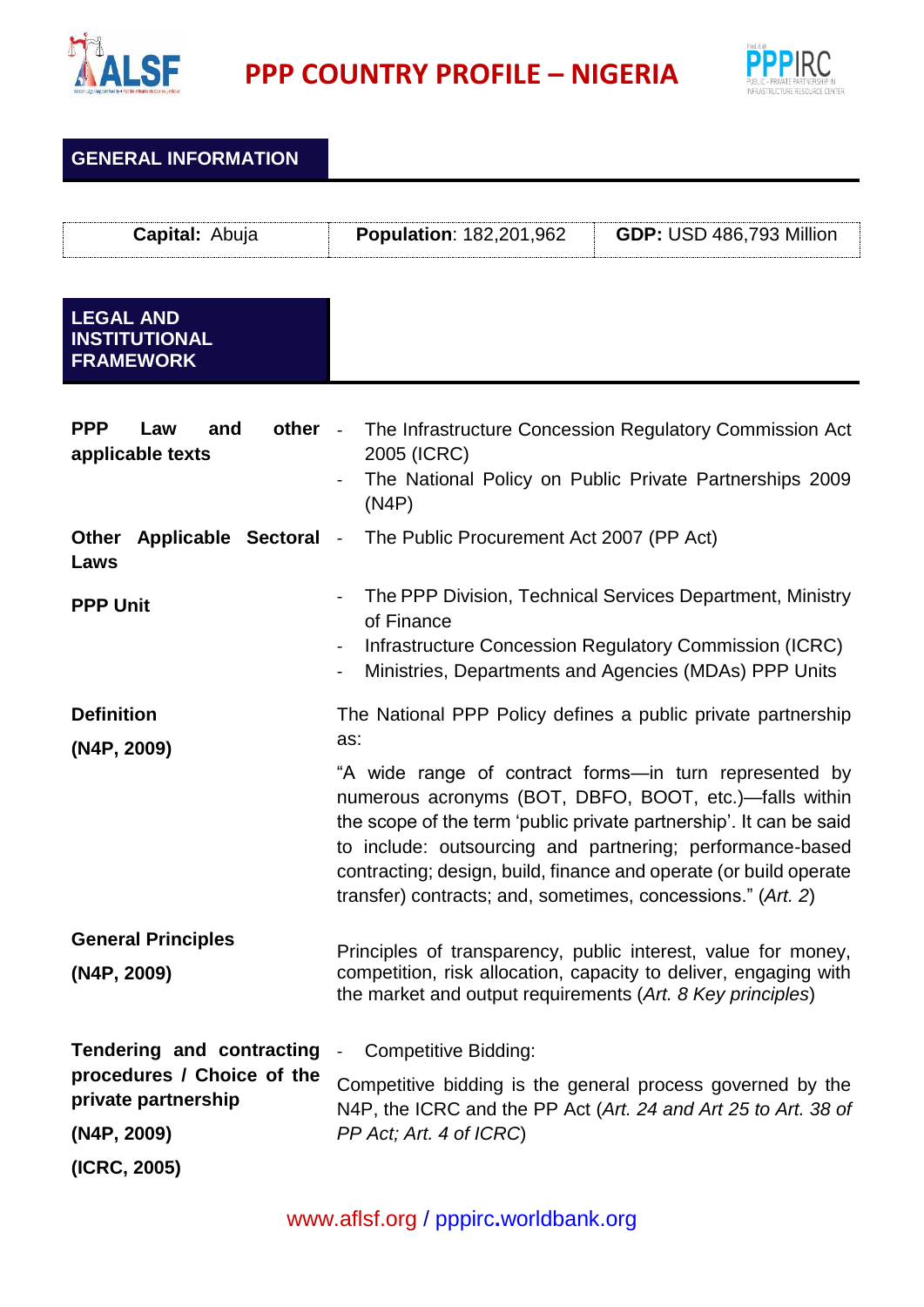

## **PPP** COUNTRY PROFILE – NIGERIA



| (PP Act, 2007)<br><b>Project Evaluation</b>                         | Special and restricted methods of procurement:<br>Unsolicited offers (Art. 3, Part II of N4P)<br>$\circ$<br>Two stages tendering (Art. 39 of PP Act)<br>$\circ$<br>Restricted tendering (Art. 40 of PP Act)<br>O<br>Direct procurement (Art. 42 of PP Act; Art 5 of ICRC)<br>$\circ$<br>Emergency procurement (Art. 43 of PP Act)<br>$\circ$<br>The Project evaluation shall comprise several stages (Art. 9 of                                                                                                                                                                                                                                                                                                   |
|---------------------------------------------------------------------|-------------------------------------------------------------------------------------------------------------------------------------------------------------------------------------------------------------------------------------------------------------------------------------------------------------------------------------------------------------------------------------------------------------------------------------------------------------------------------------------------------------------------------------------------------------------------------------------------------------------------------------------------------------------------------------------------------------------|
| (N4P, 2009)<br>(PP Act, 2007)                                       | N4P<br>(i) identification of need, (ii) a systematic appraisal of<br>technical solutions to the identified need, (iii) preparation of<br>economic, social and environmental cost benefit analysis,<br>and an Environmental Impact Assessment, if required, (iv)<br>value for money (VfM) and affordability testing of different<br>procurement options, (v) preparation of financial analysis -<br>the pre-feasibility study, (vi) budget allocation within the<br>National Development Plan and, subsequently, the<br>Medium-Term Expenditure Framework (MTEF) and (vii) the<br>approval of Outline Business Case (OBC) prior to the<br>commencement of procurement.<br>Procurement Planning (Art. 18 of PP Act) |
| <b>Negotiation and Signature</b><br>of PPP Contracts<br>(N4P, 2009) | Signature: The Accounting Officer of the MDA will have<br>$\sim$<br>authority to sign the PPP contract or concession (Art. 3.4,<br>Art. 4.4 Contract Close, N4P)                                                                                                                                                                                                                                                                                                                                                                                                                                                                                                                                                  |
| <b>Rights and Obligations of</b><br>the public partner              | No provision in the N4P, the PP Act and the ICRC.                                                                                                                                                                                                                                                                                                                                                                                                                                                                                                                                                                                                                                                                 |
| <b>Rights and Obligations of</b><br>the private partner             | Obligations related to easements (Section 13 of the ICRC),<br>Lender step-in right (Art. 4.4 of the ICRC)                                                                                                                                                                                                                                                                                                                                                                                                                                                                                                                                                                                                         |
| and private partners                                                | <b>Obligations of both public</b> No specific provision in the N4P, the PP Act and the ICRC.                                                                                                                                                                                                                                                                                                                                                                                                                                                                                                                                                                                                                      |
| <b>Applicable Law</b><br><b>Dispute resolution</b>                  | No specific provision in the N4P, the PP Act and the ICRC.                                                                                                                                                                                                                                                                                                                                                                                                                                                                                                                                                                                                                                                        |

[www.aflsf.org](http://www.aflsf.org/) / pppirc**.**[worldbank.org](https://ppp.worldbank.org/public-private-partnership/)